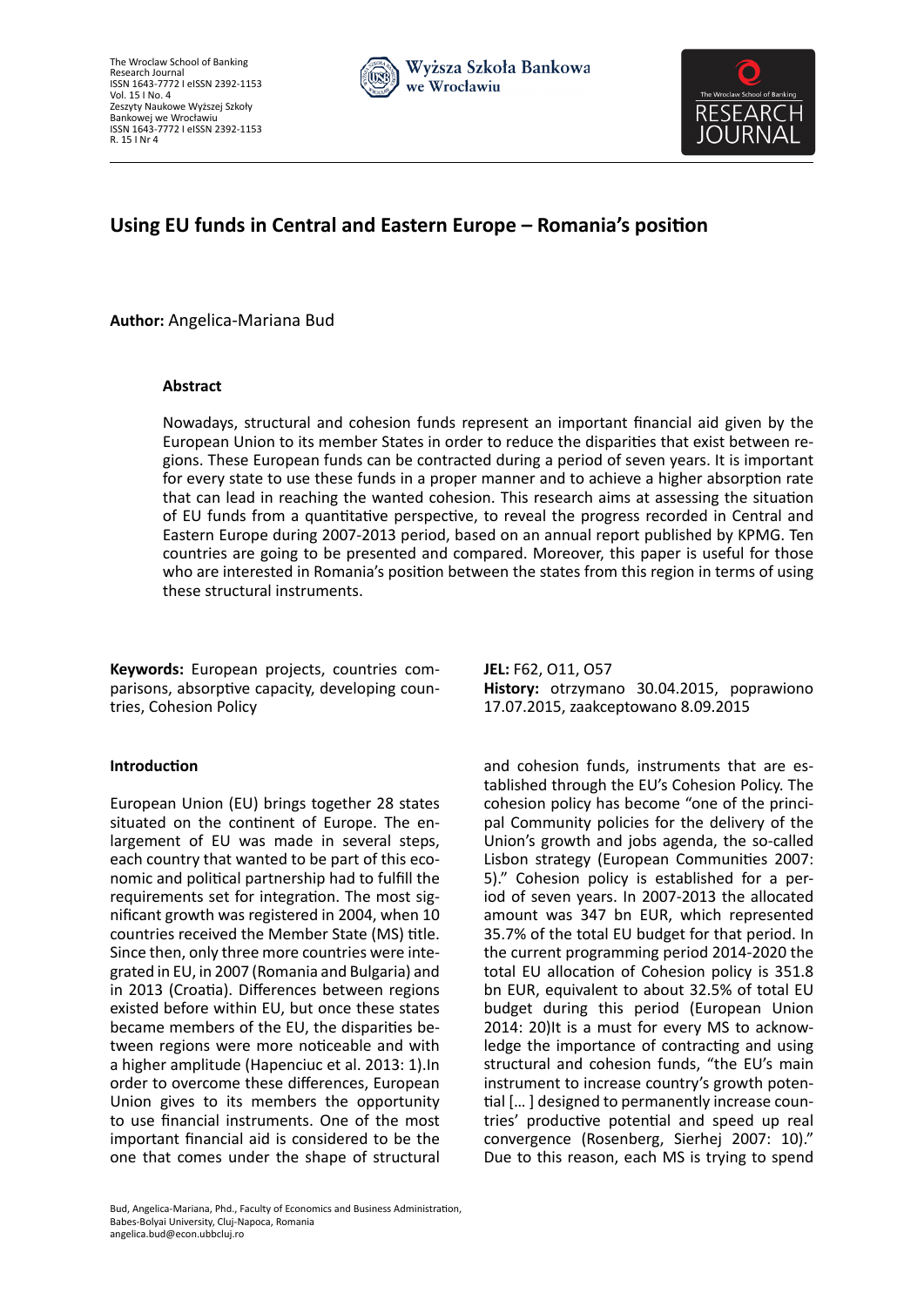the financial allocation in the most efficient way to achieve the main objective of these funds – economic and financial development in order to get closer to the level of development within EU. "The absorption of EU funds is a measurement of the EU funds usage, but also a measurement of fulfillment of the task to accelerate development of the states, and build a common

European cohesion (Kranjac et al. 2011: 302)." In order to receive these funds projects must be undertaken. The entire process of accessing structural and cohesion funds relies on writing a project that can fulfill the requirements set by European and national rules and legislation. This process is difficult and we must be aware that "it is essential to have knowledge in this field for those who want to receive EU funds, especially since this kind of projects are based on rigorous, specific concepts and terminology (Nistor, Munteanu 2013: 26). Due to this fact, differences occur between the number of projects submitted, contracted and the amount reimbursed from the European Union. An analysis of these differences is important in order to highlight the capacity of a state to write an eligible project, to be able to sign the financing contract and then the ability to implement it in a proper manner.

This research is not going to reveal the differences between all 28 member states of EU. We choose to focus our attention only on ten states within Central and Eastern Europe (CEE) due to the fact that these states have allocated about 50% of the total EU funds for 2007- 2013. Moreover, CEE brings together the states that are classified as less developed regions, eligible for cohesion fund allocation, most of them across the whole territory.

In order to improve the use of these funds within all regions, we think that is important to exchange knowledge related to structural and cohesion funds between states. In this way, the ones with a lower absorption rate can learn from those that managed to access a greater percentage from the allocated funds. By the hereby paper we want to draw attention to the importance of knowledge sharing among the member states of EU in order to achieve the most wanted cohesion.

# **Methodology**

This paper is going to assess the use of financial allocation during 2007-2013 period under the Cohesion policy in Central and Eastern Europe(CEE), focusing attention on 10 EU Member States: Bulgaria(BG), Czech Republic (CZ), Estonia(EE), Hungary (HU), Latvia (LV), Lithuania (LT), Poland (PL), Romania (RO), Slovakia(SK) and Slovenia(SI). These states can be the subjects of a comparison, because there are some common elements that characterize them, among which we mention the following:

- these states are the last states that were integrated in the EU, in 2004 and 2007.
- these states are eligible for funding through cohesion fund, being classified as less developed countries/regions; the majority of these states were declared as eligible for cohesion fund allocation across the whole territory,
- these states are using for the first time post-accession financial instruments for an entire seven-years period (the ones included in EU in 2004 had the opportunity to use post-accession funds from 2004 till 2007).

This research is based mostly on KPMG reports, data from Eurostat, national strategic reports and European Commission's official website. The analysis is going to focus on the financial allocation (EU contribution) within the Cohesion Policy in CEE region. Moreover, an annual analysis is going to be made in order to point out the progress registered in these EU member states from one year to another. The analyzed data cover the funds under the Convergence and Regional competitiveness and Employment Objective. It does not cover the European Territorial Cooperation Objective, due to the fact that The National Strategic Reference Framework (NSRF) does not include programmes related to the European Territorial Cooperation objective, that has an allocation of 2.5 %. (European Communities 2007: 5) In the end it will reveal the position of Romania among the other CEE countries regarding the use of these funds.

We are going to use the following terminology, as defined by KPMG:

- contracted funds = the amount of financial allocation for the signed contracts (bn.Eur),
- paid funds = the amount of financial allocation that was reimbursed to the beneficiaries (bn.Eur),
- contracting rate = contracted funds divided by total financial allocation for the entire period (%),
- payment rate = paid funds divided by total financial allocation for the entire period (%).
- In this paper we use a different approach and compare, from a quantitative perspective, the use of these funds within the ten countries mentioned above, to position Romania within this region and to give to all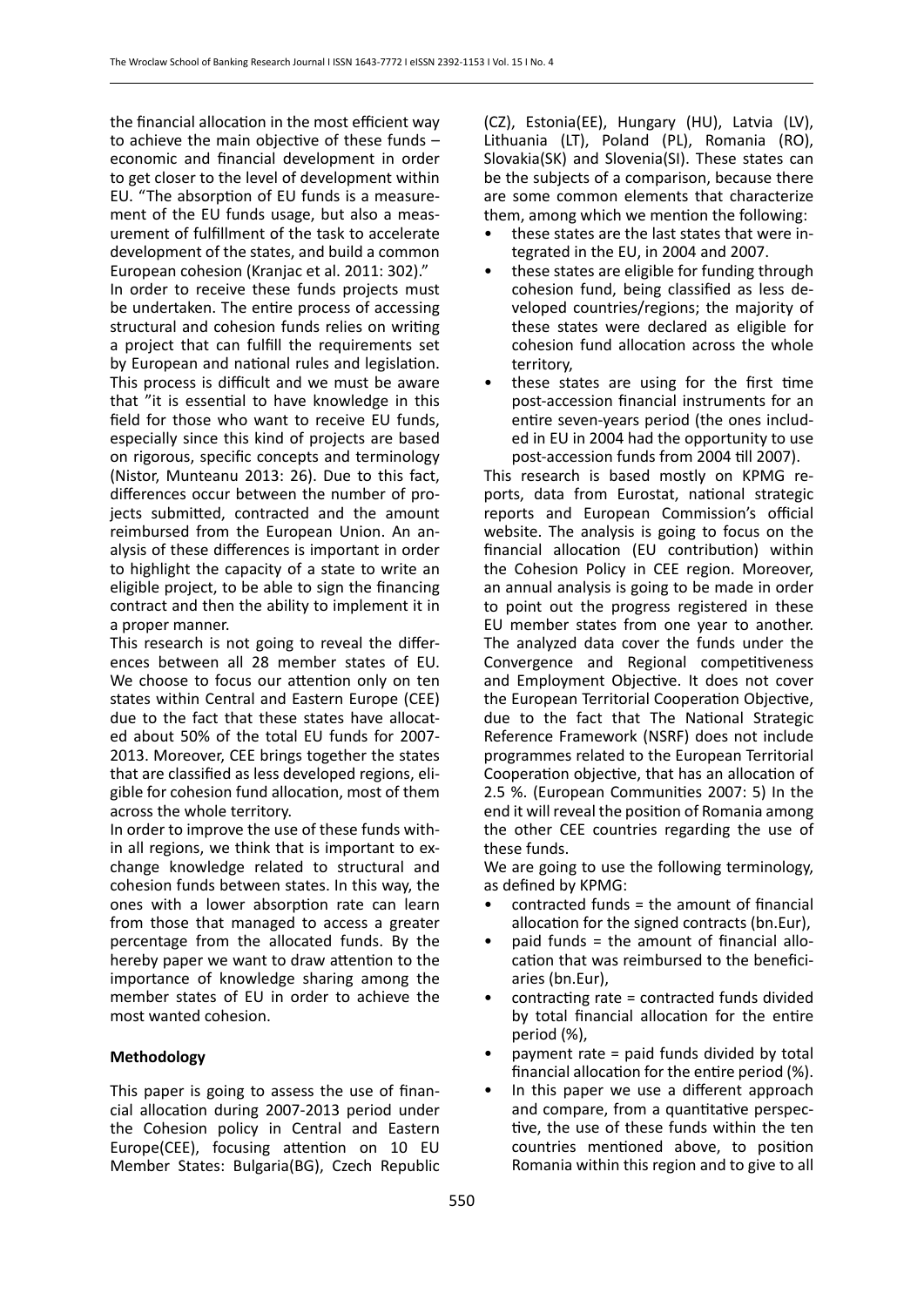### **Fig.1: GDP/capita for CEE countries**



Source: Author's own elaboration based on Eurostat (2015).

the readers a general view at the end of this seven years period 2007-2013. Even so, we must be aware that this paper will not be able to present the entire use of the allocated funds during this period, because there are some countries, like Romania, that had the opportunity to contract and use these funds after 2013, due to the N+2 rule. $1$ 

### **Central and Eastern Europe–general approach**

Within the European Union, the CEE region covers ten countries, as follows: Bulgaria, Czech Republic, Estonia, Hungary, Latvia, Lithuania, Poland, Romania, Slovakia and Slovenia. These countries are considered to have a lower level of development compared to other regions from the EU. Under the Cohesion Policy 2007-2013, the financial allocation for the entire EU, covering the three objectives, was set at 347.410 bn. Eur, 176.558 bn. Eur directed toward CEE countries, which represents 50.82 %. Taking into consideration only the funding under NSRF, the situation can be presented as followed: total allocation for MS was 338,687 bn. Eur and 174.47 bn. Eur for CCE countries (51.5 %) (European Communities 2007: 8; KPMG, EU Funds in Central and Eastern Europe Progress Report 2007-2013: 12) So we can conclude that for these ten countries more than 50 % of the total amount of funds was directed in order to reduce the development gap within EU.

"These funds are allocated to MS under a complex legal framework, according to the level of development of their regions (Katsarova 2013: 1)." The level of development can be revealed through the GDP/capita, "the level of GDP per head is closely related to global economic performance, in particular to production factor productivity and employment. Its growth rate indicates the pace of economic development (European Commission 2008: 30)."

We can see (Fig. 1) the difference that exists between EU28 and CEE when talking about GDP/ capita, which underlines the need for economic and social development. But for this 7 years period, an increase of this indicator's value can be observed. If we are to analyze this graphic, we can notice a breakdown of this indicator in 2009 for the majority of countries' compared. This phenomenon occurred mostly as a result of international financial crisis, which has an impact also on the absorption capacity of structural funds (Tatulescu, Patruti 2014: 67). Even so, the structural and cohesion funds are considered to be able to stimulate the GDP growth rate (Hapenciuc et al. 2013: 260). Within CEE, four of the ten countries exceed the region average. Moreover, the gap between the highest and the lowest level of GDP/capita among the analyzed countries is large: for instance in 2013, this indicator in Slovenia is three times higher than the one in Bulgaria. This highlights the disparities that exist between regions in terms of economic, social development and the need for financial aid within the least developed countries. We can position Romania at 9th place from ten countries compared in terms of GDP/capita values. Within CEE, for the entire period 2007-2013, only Bulgaria has a lower GDP/capita, thus may be due to the fact that these two countries were integrated in EU

 $1$  N+2 rule stipulates that one country can use the allocated funds 2 more years after the year of allocation.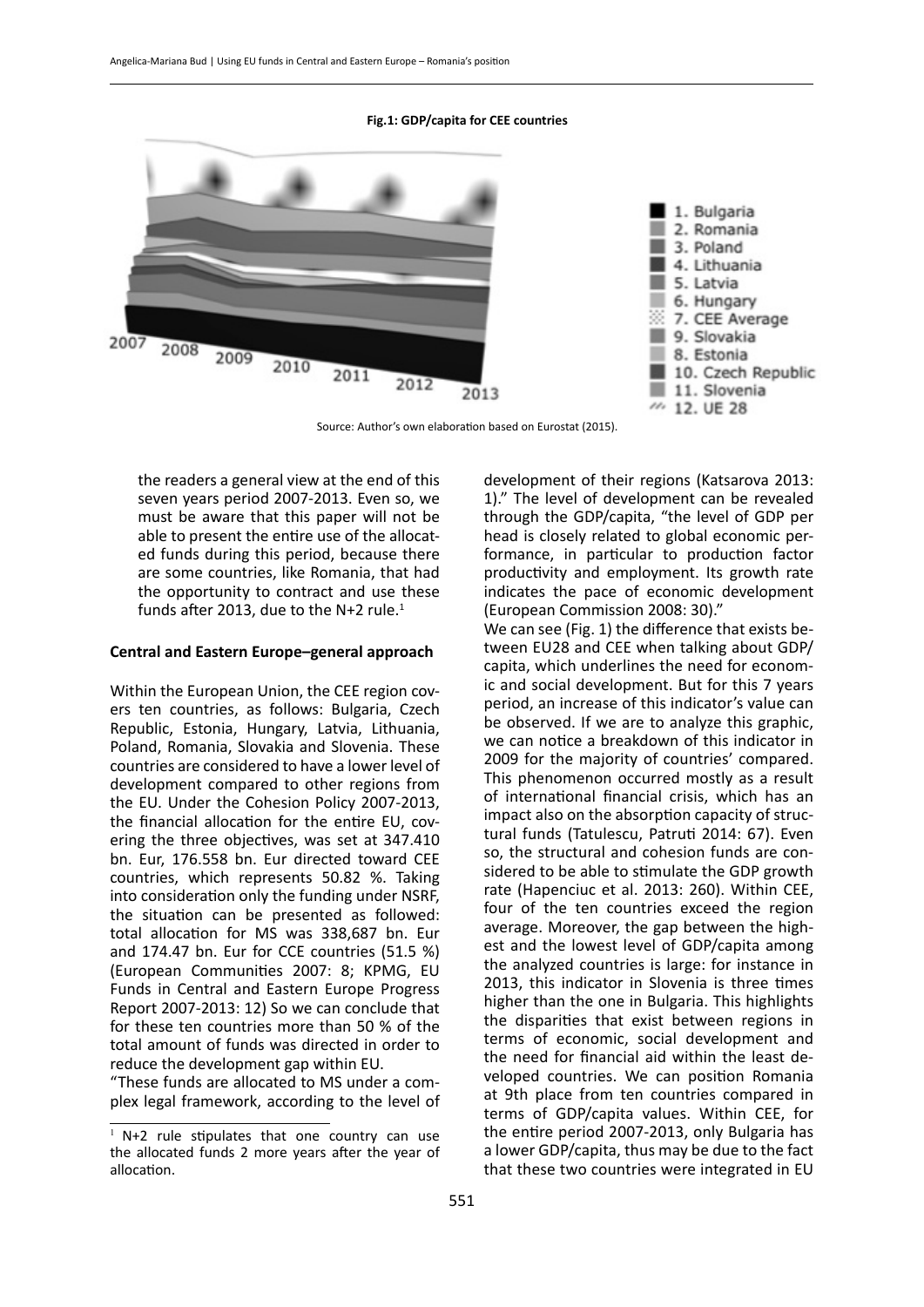

#### **Fig.2.: EU financial allocation 2007-2013 (bn.Eur) for CEE countries**

Source: Author's own elaboration based on KPMG (2009, 2010, 2011, 2012, 2013, 2014) and European Commission (2014).

latest, in 2007 and have a lower level of economic development.

In Fig.2. the allocated share for each of these countries from the CEE total distribution for 2007-2013 is presented. We can notice that the distribution is unequal, studies demonstrates that there is a link between the GDP and the allocated EU funds for a country. Researchers revealed the correlations between the allocated budget and GDP from 2007 for the CEE countries, agreeing that this correlation represents "an instrument of determining the volume of granted funds (Hapenciuc et al. 2013: 264)"

The situation regarding structural instruments within CEE region at the end of the 2007-2013 programming period is presented in Table 1. All in all, countries within CEE region managed to contract 169.41bn. Eur from 174.47bn. Eur. This results in a contracting rate of 97.09%. On the other hand, the payment rate did not achieve such a higher level from the total of allocated funds, only 60.47% were paid (calculated from data available from KPMG, EU Funds in Central and Eastern Europe Progress Report 2007-2013 – Country Overviews). We can notice that if we discuss about CEE as a whole, we can conclude that the situation is a good one, mostly in terms of contracting EU funds, but we still have problems when it comes to implementing the projects and moreover to effectively absorb this available budget.

Each country has its own progress in dealing with structural and cohesion funds. Contracted funds reveal the ability of each country to write projects according with the NSRF and the guides elaborated to set up the proper use of these financial instruments at national level. Projects are going through an entire process of evaluation and the ones that pass are considered to be ready to move on to next phase: implementation. In order to be able to start the project's implementation, a contract must be signed, which states that each part assumes their part of responsibility. The value of the signed contracts represents the contracted grants, and if we divide this value to the amount of allocated budget we can compare the countries' ability to seal a European financing contract. The part that each country managed to contract per years can be seen in Fig.3.

Analyzing Fig.3 we can see that all the countries succeeded to contract more than 90% of the total amount available during the entire period of seven years. We notice that there is not

| <b>Total CEE</b><br>2007-2013 period | Allocated funds         | 174.47 bn. Eur |  |  |
|--------------------------------------|-------------------------|----------------|--|--|
|                                      | <b>Contracted funds</b> | 169.41bn. Eur  |  |  |
|                                      | Contracting rate        | 97.09%         |  |  |
|                                      | Paid funds              | 105.51bn. Eur  |  |  |
|                                      | Payment rate            | 60.47%         |  |  |

#### **Table 1: EU funds for the 2007-2013 programming period in CEE**

Source: Author's own elaboration based on KPMG (2014).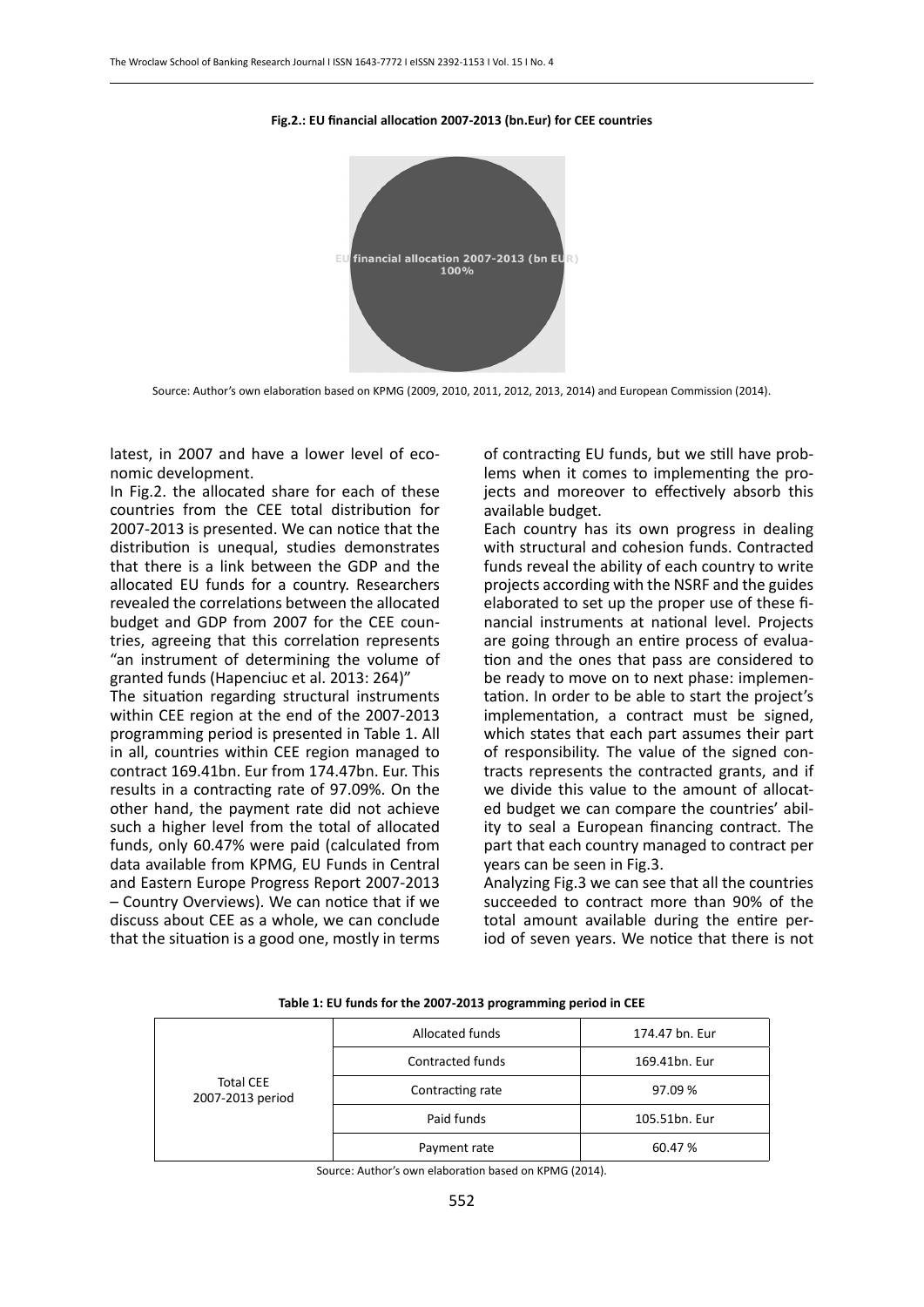

**Fig 3.: Annual contracting rate for CEE countries 2007-2013**

a linear or ascending progress from one year to another, but when discussing this indicator, the total amount for the entire period is more relevant: there are countries that contracted more than 50 % of the allocated budget in the first three years, until 2009 (e.g., Estonia, Latvia) and some countries that succeeded to contract in the same period of time 2007-2009 less than 30% (e.g., Bulgaria, Romania). Even so, we must acknowledge the ability for each of the analyzed country to reach a contracting rate above 90% in the entire period, in the context of a contracting rate for the entire region of 97.09% (see Table 1). Unfortunately, we do not find the same situation when it comes to actually paid funds. The value of paid grants reveals the amount reimbursed to the beneficiary of this financial aid. But we must be aware that "if the national or EU certifying and audit authorities discover any deficiencies, irregularities or frauds among the paid expenditures at a later stage, the absorption rate can be lowered (Paliova, Lybek 2014: 18)."We only have data from the end of 2009, because of the

late launching of calls for contracting and the period that passed between the project submission, evaluation, implementation and effective payment. As we can see in Fig. 4 the highest payment rate for the entire period is achieved by Estonia, who managed to pay around 76% of the allocated funds, followed closely by Lithuania, Latvia. If we analyze the progress for each country, we can notice that some of them are increasing the amount paid to beneficiaries as years go by. We can observe a difference between the countries that became EU member states in 2004 and 2007. Romania and Bulgaria have a lower payment rate, especially in the first years. This can be due to countries experience in dealing with EU funds, RO and BG being at their first contact with this kind of frameworks for financial aid. In the end, all countries, except Romania managed to have a payment rate that exceeds 50% of the allocated funds. Even so, no country succeeded to pay more than 80% of the budget available. This leads to a lower rate of absorption for each country and moreover for

![](_page_4_Figure_5.jpeg)

![](_page_4_Figure_6.jpeg)

Source: Author's own elaboration based on KPMG (2009, 2010, 2011, 2012, 2013, 2014) and European Commission (2014).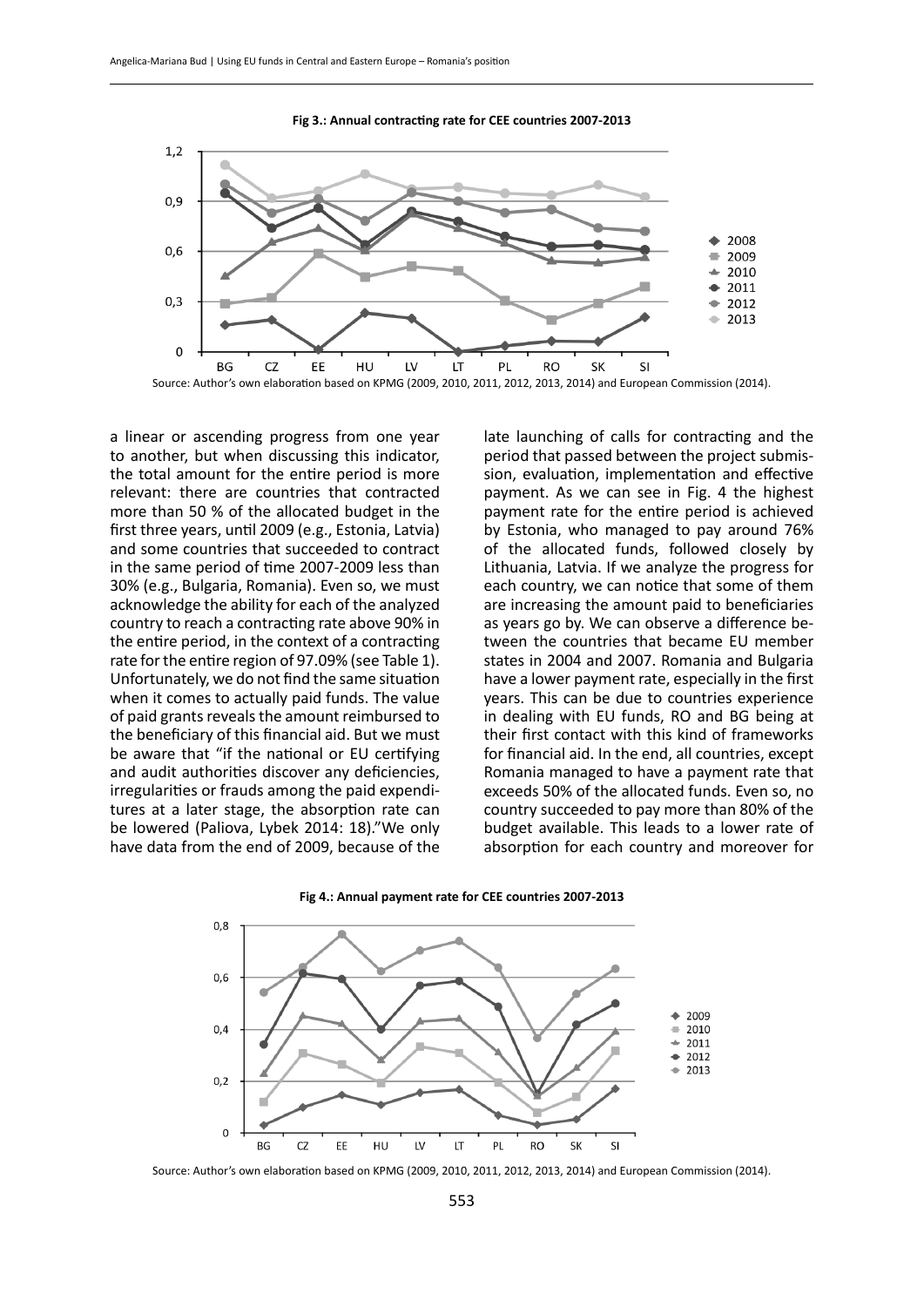the entire CEE region, which reached a payment rate for the entire period of 60.47% (see Table 1.) If we superimpose the two graphs presented above (Fig.3, Fig. 4), we can notice that at the end of 2013, the majority of countries managed to get closer or even overcome the level of contracted funds from 2010, which means that, in terms of amounts, everything that was contracted after 2010 was not able to be paid until the end of the programming period. Only Romania and Latvia paid less than the amounts contracted in 2010, which underlines deficiencies in using these funds. More than that, Slovenia is the only one that was able to cover entirely in 2013 the level of contracted funds at the end of 2011.

Based on this, we can conclude than 30% of the allocated funds were not able to be used by the end of 2013, revealing the incapacity of these countries to implement the projects contracted according to the plan and to financial support the activities carried out. Here we can highlight the importance of the N+2 rule, which stipulates "the extension by two years of the period of spending the amounts allocated in the year n (Zaman, Georgescu 2014: 3)" in order to use the allocated funds after 2013 and to try to reduce the difference between the two analyzed rates.

### **Romania among CEE countries**

In order to better position Romania among CEE countries, a comparison between them is necessary. Due to the unequal distribution of these funds, we consider that a proper comparison between the CEE countries regarding the use of EU funds can be made using percentage

and not the numeric value of the compared indicators (contracted, paid grants). Even so, we must be aware that it is easier to absorb a lower level of financial aid. The value of allocated, contracted and paid grants is useful when it comes to analyze the situation and the progress registered within a single country. This way, we are going to make a ranking of CEE countries regarding their ability to use the financial aid put at their disposal by EU for the entire period of seven years. The ranking in Table 2 is made in a descending order because the higher value/ rate must be placed on first place, while Table 3 is presenting the ranking in ascending order, because we are looking for the smallest differences between contracting and paid funds.

The EU decided to allocate 19.2 bn. Eur to Romania, having the status of a member state in the 2007-2013 period regarding the structural and cohesion funds. Within CEE, this allocation places Romania at the 4th place among the analyzed countries (see Table 2), receiving 11% of the total CEE budget and 5.66% of the total allocation to MS The first four countries count for around 80% of the total allocation for CEE region. Table 2 presents the amount of funds allocated, contracted and paid by each country during 2007-2013, in bn. Eur. It also presents the contracting rate and payment rate, in percentage. We can notice that, when it comes to comparing the amount of grants allocated, contracted and paid, Romania is keeping the 4th place, being surpassed by Poland, Czech Republic and Hungary. But this position is relevant only to indicate which country used the highest amount of European financial aid from structural and cohesion funds.

| Country   | Allocated<br>funds<br>(bn. Eur) | Rank           | Contracted<br>funds<br>(bn. Eur) | Rank | Paid funds<br>(bn. Eur) | Rank           | Contracting<br>rate | Rank           | Payment<br>rate | Rank           |
|-----------|---------------------------------|----------------|----------------------------------|------|-------------------------|----------------|---------------------|----------------|-----------------|----------------|
| BG        | 6.67                            | 7              | 7.46                             | 6    | 3.62                    | 7              | 111.84%             | 1              | 54.27%          | 8              |
| CZ.       | 26.3                            | $\overline{2}$ | 24.17                            | 3    | 16.85                   | $\overline{2}$ | 91.90%              | 10             | 64.07%          | 4              |
| EE.       | 3.4                             | 10             | 3.27                             | 10   | 2.61                    | 9              | 96.18%              | 6              | 76.76%          | 1              |
| HU        | 24.9                            | 3              | 26.5                             | 2    | 15.55                   | 3              | 106.43%             | $\overline{2}$ | 62.45%          | 7              |
| LV        | 4.5                             | 8              | 4.38                             | 8    | 3.17                    | 8              | 97.33%              | 5              | 70.44%          | 3              |
| LT        | 6.8                             | 6              | 6.7                              | 7    | 5.04                    | 6              | 98.53%              | 4              | 74.12%          | $\overline{2}$ |
| PL        | 67.2                            | 1              | 63.75                            | 1    | 42.92                   | 1              | 94.87%              | $\overline{7}$ | 63.87%          | 5              |
| <b>RO</b> | 19.2                            | 4              | 17.99                            | 4    | 7.03                    | 4              | 93.70%              | 8              | 36.61%          | 10             |
| <b>SK</b> | 11.4                            | 5              | 11.39                            | 5    | 6.12                    | 5              | 99.91%              | 3              | 53.68%          | 9              |
| <b>SI</b> | 4.1                             | 9              | 3.8                              | 9    | 2.6                     | 10             | 92.68%              | 9              | 63.41%          | 6              |

#### **Table 2: Ranking CEE countries by the use of EU funds**

Source :Author's own elaboration based on KPMG (2009, 2010, 2011, 2012, 2013, 2014) and European Commission (2014).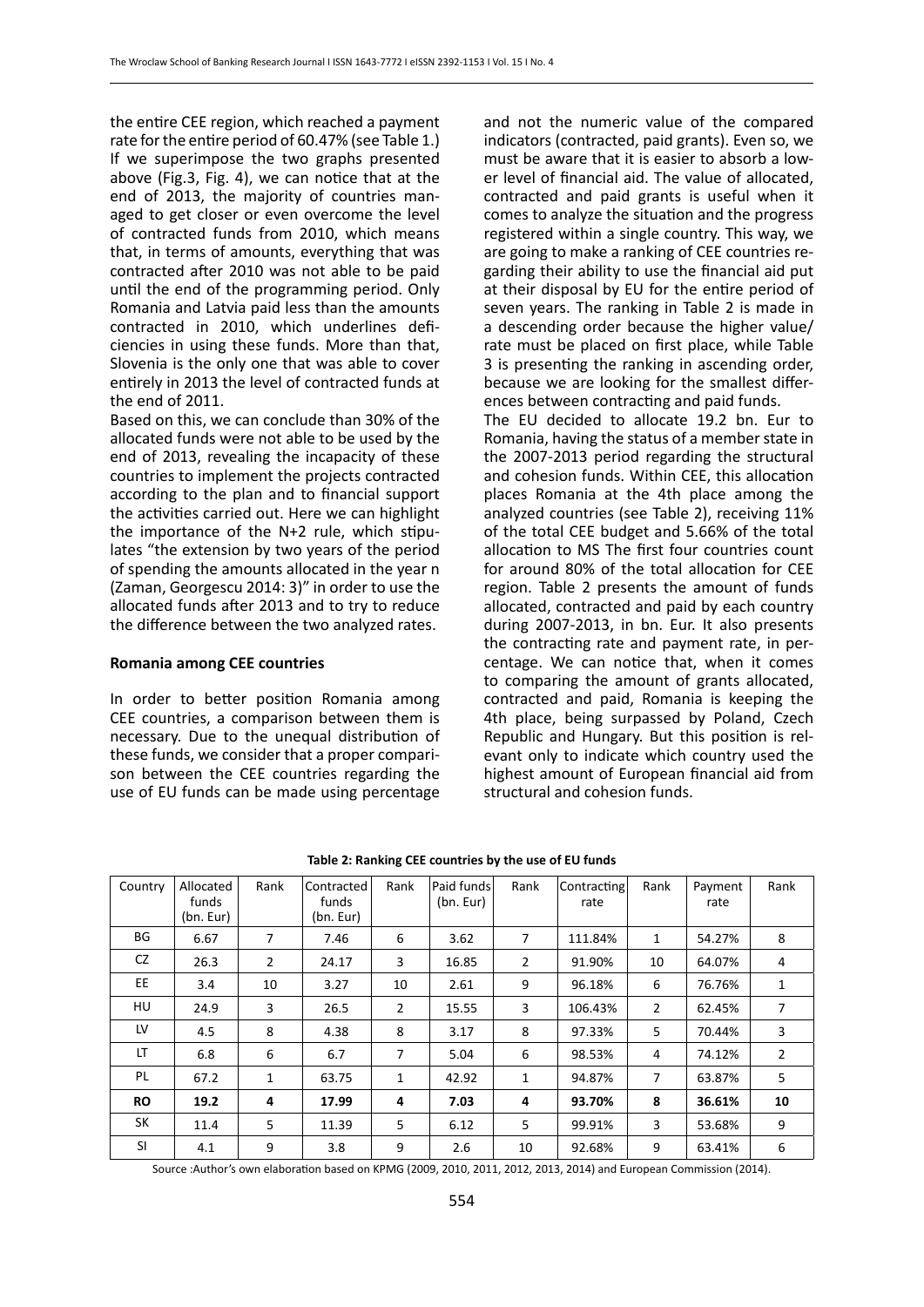#### **Table 3: Ranking CEE countries**

|                   | Contracting rate:                  | Payment rate:                                |  |  |
|-------------------|------------------------------------|----------------------------------------------|--|--|
| Top performers    | Bulgaria, Hungary, Slovakia        | Estonia, Lithuania, Latvia                   |  |  |
| Middle performers | Lithuania, Latvia, Estonia, Poland | Czech Republic, Poland,<br>Slovenia, Hungary |  |  |
| Bottom performers | Romania, Slovenia, Czech Republic  | Bulgaria, Slovakia, Romania                  |  |  |

Source: Author's own elaboration based on rankings from Table 2.

Comparing these countries by their capacity to contract EU funds and then actually pay the required money as a part of their available budget is more suitable. Therefore, we ranked these countries taking into consideration the contracting and payment rate (see Table 2). Regarding the contracting rate, Romania is situated on the 8th place, being able to contract 93.70% of the allocated budget, while 7 other countries managed to contract a higher percentage. Regarding the payment rate, the situation is undesirable for Romania, being the last one among CEE countries, managing to pay only 36.61% from the funds associated.

Table 2 is revealing the top, middle and bottom performers when dealing with European funds from the Member State status. We are going to present the countries that occupied these positions (see Table 3). Romania seems to be on the bottom line no matter what indicator we are presenting, which underlines problems especially in implementing, monitoring phase and in terms of paid funds to beneficiaries.

If we consider the difference between the contracted and paid funds as an indicator of efficiency in using European funds, we can make

> **Table 4: Difference between contracted and paid grants 2007-2013**

| Country   | Contracted-Paid<br>grants 2007-2013<br>% of allocated budget | Rank |
|-----------|--------------------------------------------------------------|------|
| ΒG        | 57.57%                                                       | 10   |
| CZ.       | 27.83%                                                       | 4    |
| EЕ        | 19.41%                                                       | 1    |
| HU        | 43.98%                                                       | 7    |
| LV        | 26.89%                                                       | 3    |
| LT        | 24.41%                                                       | 2    |
| PL        | 31.00%                                                       | 6    |
| <b>RO</b> | 57.08%                                                       | 9    |
| SK        | 46.23%                                                       | 8    |
| SI        | 29.27%                                                       | 5    |

Source: Author's own elaboration based on KPMG (2009, 2010, 2011, 2012, 2013, 2014) and European Commission (2014).

a ranking of the analyzed countries to identify the one who managed to use and absorb the higher amount from the allocated budget. Table 4 is presenting these differences as parts of allocated budget. We can see that the last two places are occupied by Bulgaria and Romania, who did not managed to pay around 57% of the contracted grants. On the other hand, the other eight countries were able to pay by 10% more than the two countries mentioned above. This ranking is underlying that the countries that became MS of EU before 2007 have a better understanding of the entire process and managed to use structural and cohesion funds more efficiently than the ones integrated in UE in 2007. Based on this indicator, the experience seems to influence the capacity of a country to absorb EU funds.

Using this indicator (difference between contracted and paid funds divided by total financial allocation for the entire period), the ranking is revealing the top, middle and bottom perform-

|                             | Contracted-Paid Funds Rate                   |
|-----------------------------|----------------------------------------------|
| Top performers              | Estonia, Lithuania, Latvia                   |
| Middle performers           | Czech Republic, Slovenia,<br>Poland, Hungary |
| <b>Bottom</b><br>performers | Slovakia, Romania, Bulgaria                  |

|  |  | Table 5: Ranking CEE countries by the use of EU funds |
|--|--|-------------------------------------------------------|
|--|--|-------------------------------------------------------|

Source: Author's elaboration based on rankings from Table 4.

ers (see Table 5) between the analyzed countries, highlighting the most efficient ones.

To sum up, Romania received form EU the possibility to use 19.2 bn. Eur from a total amount of 174.47 bn. Eur directed toward CEE region (10 countries) (see Table 2). This represents an important financial aid that Romania can use in order to get closer to EU level of economic and social development. But it seems that Romania encountered difficulties in the process of absorbing these funds, firstly because in 2007 had the first contact with post-accession funds and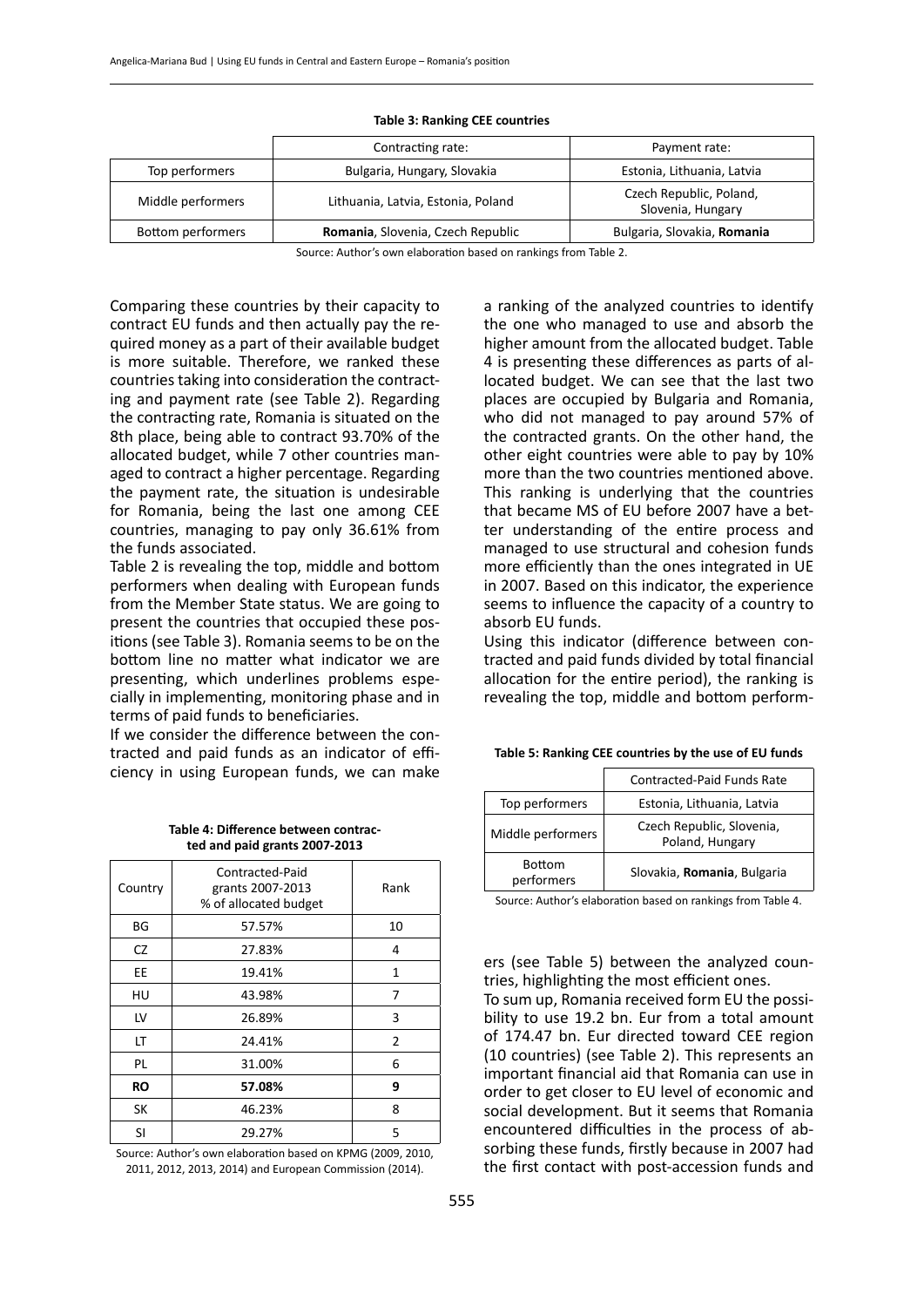the process and regulations that these grants involve. Among the reasons for the Romania's situation at the end of 2007-2013 programming period we mention the following: first call for proposal was launched only in October 2007, the financial crisis had an important impact on its development, a lot of irregularities were identified, problems with covering the co-financing appeared, excessive bureaucracy, lack of communication between the interested parts and of course, the context of political instability.

### **Discussion and conclusions**

Cohesion policy represents the EU's solution to reduce the gap of development between the member states, by financial helping these countries. The allocation of the budget is set taking into consideration the level of economic and social development to assure that these funds are used wisely, according with the country's GDP level.

This study draws attention on the use of this financial aid from EU given to its member states within Central and Eastern Europe. The analyzed countries, ten in number, became members of EU in 2004 (Czech Republic, Estonia, Hungary, Latvia, Lithuania, Poland, Slovakia and Slovenia) and 2007(Romania, Bulgaria). In term of using structural and cohesion funds post-accession, we can expect to identify differences between them, firstly because the ones integrated in 2004 had the opportunity to use and absorb EU funds also during 2004-2007, which gives them an advantage. At the beginning of the 2007- 2013 programming period these eight countries were already used to the process that this policy requires, they have collected experience and good practices so far. Romania and Bulgaria are facing the need for an adjusting period of time in order to get used to the new framework, rules after getting the status of EU member state.

The results in studying EU funds within CEE region reveals that among the states this research focuses on, some of them have a better way of using these funds than others. It is important to acknowledge the possibility of using other countries' experience and know-how regarding this issue. The progress registered by analyzed countries was revealed, in terms of contracted and paid EU funds during 2007-2013, which represents the first seven years period for all ten countries. Also the place where Romania is situated among these countries was underlined. It seems that Romania did not show great progress regarding the use of EU funds, not being able to

exceed the CEE region average, no matter if we are talking about contracting or payment rate. Romania has the lowest payment rate among all the CEE countries and it will be helpful to get some pieces of advice and examples from other countries, to see ways of dealing with EU funds in order to reach a higher absorption.

An important recommendation can be linked to using knowledge sharing practices in order to reach a higher payment rate for all countries. This research revealed, by a ranking of the ten countries, the ones with a better efficiency in working with structural instruments. The first three positions are occupied by Estonia, Lithuania and Latvia, who managed to pay the highest percentage of the contracted funds.. We believe that this suggestion can lead to a better understanding on how this financial aid is working and a better implementation in the future, based on the knowledge already collected or shared among countries. "Knowledge transfer when dealing with projects financed by the European Union is essential for achieving sustainable development, increasing productivity, innovation and competitiveness, creating new jobs and supporting social progress." (Ilies et al. 2012: 158)." Nowadays, we must be aware of the importance of knowledge and moreover we should try to share it to others, even if it is difficult to find the person that has the knowledge you need and to be able to offer an efficient way for transferring it (Davenport et al. 1998: 46). In this way the countries that did not have a desirable absorption rate can find out how other countries managed these funds, what were the project management practices used, what problems they encountered and how they were able to overcome them and most important how this entire process of writing, evaluating, contracting, implementing a project works. Even so, we must be aware of the context in which these grants are used, because what is suitable for one project, in a certain environment may not be working properly in other circumstances or it may give results with some minor adjustments.

This paper worked with general data about the amount of structural and cohesion funds allocated, contracted and paid by a country. This provides a general view over the use of these financial instruments in order to achieve economic and social development. It will be useful to deepen this research and to present the implementation of these funds by intervention type, to reveal where the large amount of grants is directed to: human resources, energy, environment, transport and so on. This way we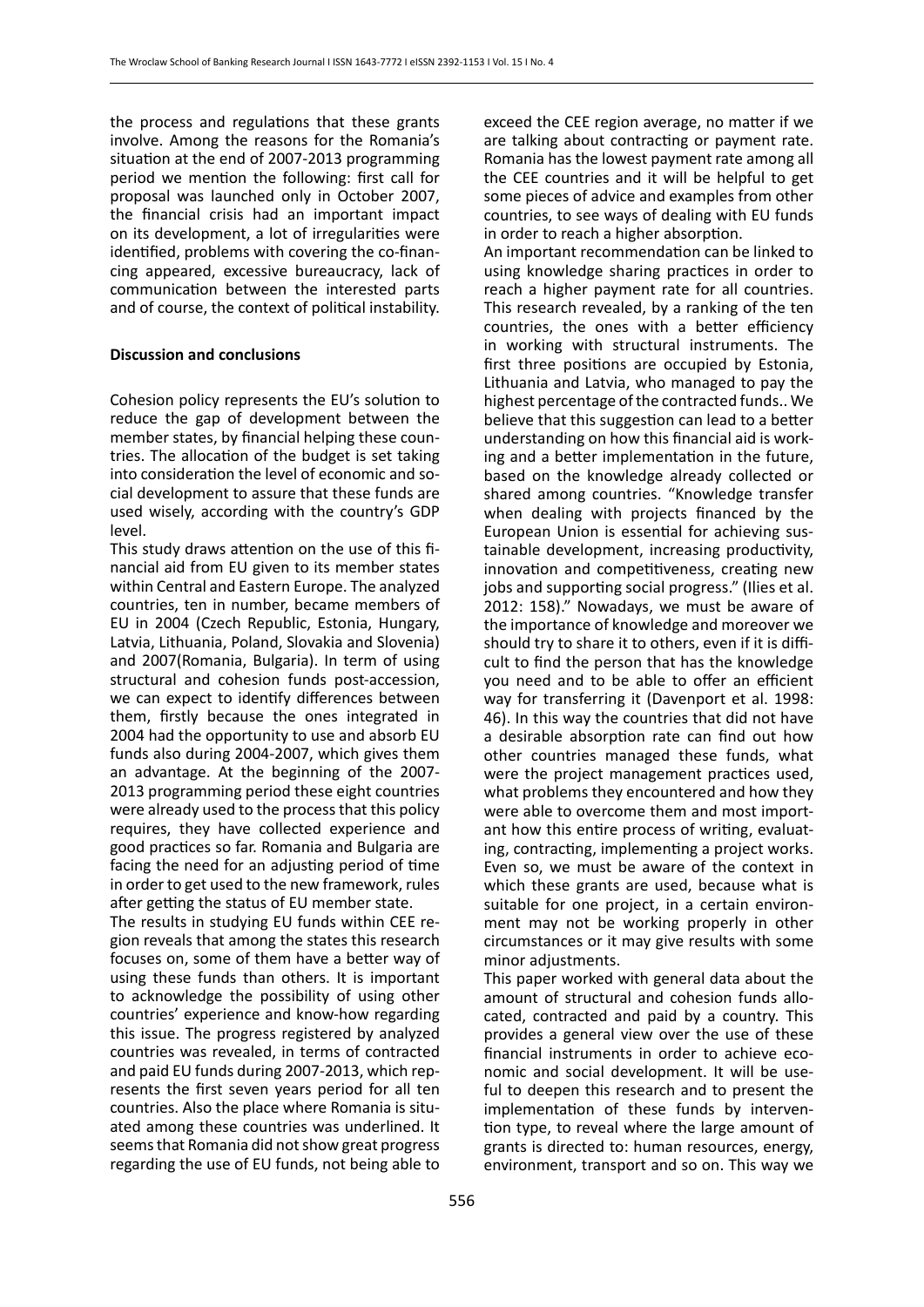can identify which country is the best when coming to investing in a certain field, so that we can go straight to the source if we want to use knowledge sharing practices.

This research is important by drawing attention on the necessity of sharing knowledge, as a practice of knowledge management when working with European projects as a way to absorb structural and cohesion funds.

# **Bibliography**

Davenport T.H., De Long D.W, Beers M.C. (1998), Successful knowledge management projects, "Sloan Management Review", vol. 39 no. 2, pp. 43-57.

European Communities (2007), *Cohesion Policy 2007-2013:, national strategic reference frameworks*, European Commission, Brussels, http://ec.europa.eu/regional\_policy/en/information/publications/brochures/2008/cohesion-policy-2007-13-national-strategic-reference-frameworks [26.01.2015].

European Commission (2008), *Growing Regions, Growing Europe – Fifth progress report on economic and social cohesion*, European Commission, Brussels.

Eurostat (2015), Real GDP per capita, growth rate and totals, http://ec.europa.eu/eurostat/web/ products-datasets/-/tsdec100 [28.01.2015].

European Union, (2014), *Eurostat regional yearbook 2014,* Publications Office of the European Union, Belgium.

European Commission, (2014), *Financial execution by year, fund, country - Excel format*, http://ec.europa.eu/regional\_policy/sources/ docgener/evaluation/data/financial\_execution\_by\_period\_fund\_country.xls [26.01.2015].

Hapenciuc C.V., Moroșan A.A., Arionesei G. (2013) Absorption of Structural Funds International Comparisons and Correlations, "Procedia Economics and Finance", vol. 6, pp  $259 - 272.$ 

Ilies L., Mureșan I., Muntean B., (2012), Knowledge management in EU funded projects, "Revista Economică", Supliment, vol.2, pp. 152-159.

Katsarova, I. , (2013), *The (low) absorption of EU Structural Funds*,

# **Acknowledgement**

This work was cofinanced from the European Social Fund through Sectoral Operational Programme Human Resources Development 2007-2013, project number POSDRU/159/1.5/S/134197 ..Performance and excellence in doctoral and postdoctoral research in Romanian economics science domain".

http://www.europarl.europa.eu/eplibrary/ The-low-absorption-of-EU-Structural-Funds.pdf [13.01.2015].

Kranjac M., Henny C., Sikimić U. (2011), European funds as fact of sustainable development in Central Eastern European countries*, "*FactaUniversitatisSeries: Economics and Organization", vol. 8 no 3, pp. 301 – 312.

KPMG (2009), EU funds in Central and Eastern Europe progress report 2007-2008, https:// www.kpmg.de/docs/eu\_funds\_implementation in the cee countries 2009.pdf [09.11.2014].

KPMG (2010), EU funds in Central and Eastern Europe progress report 2007-2009, http:// www.kpmg.com/CEE/en/IssuesAndInsights/ ArticlesPublications/Documents/eu-fundsin-central-and-eastern-europe-progress-report-2007-09.pdf [09.11.2014].

KPMG (2011), EU Ffnds in Central and Eastern Europe progress report 2007-2010, https:// www.kpmg.com/RO/en/IssuesAndInsights/ ArticlesPublications/Press-releases/ Documents/EU%20Funds%20in%20CEE%20 2011\_KPMG.pdf [09.11.2014].

KPMG (2012), EU funds in Central and Eastern Europe 2011, https://www.kpmg.com/CZ/cs/ IssuesAndInsights/ArticlesPublications/Pressreleases/Documents/KPMG-EU-funds-2011.pdf [09.11.2015].

KPMG (2013), EU funds in Central and Eastern Europe progress report 2007-2012, https:// www.kpmg.com/CEE/en/IssuesAndInsights/ ArticlesPublications/Documents/eu-fundsin-central-and-eastern-europe-2012.pdf [09.11.2014].

KPMG (2014), EU funds in Central and Eastern Europe progress report 2007-2013, http:// www.kpmg.com/SI/en/IssuesAndInsights/ ArticlesPublications/Documents/